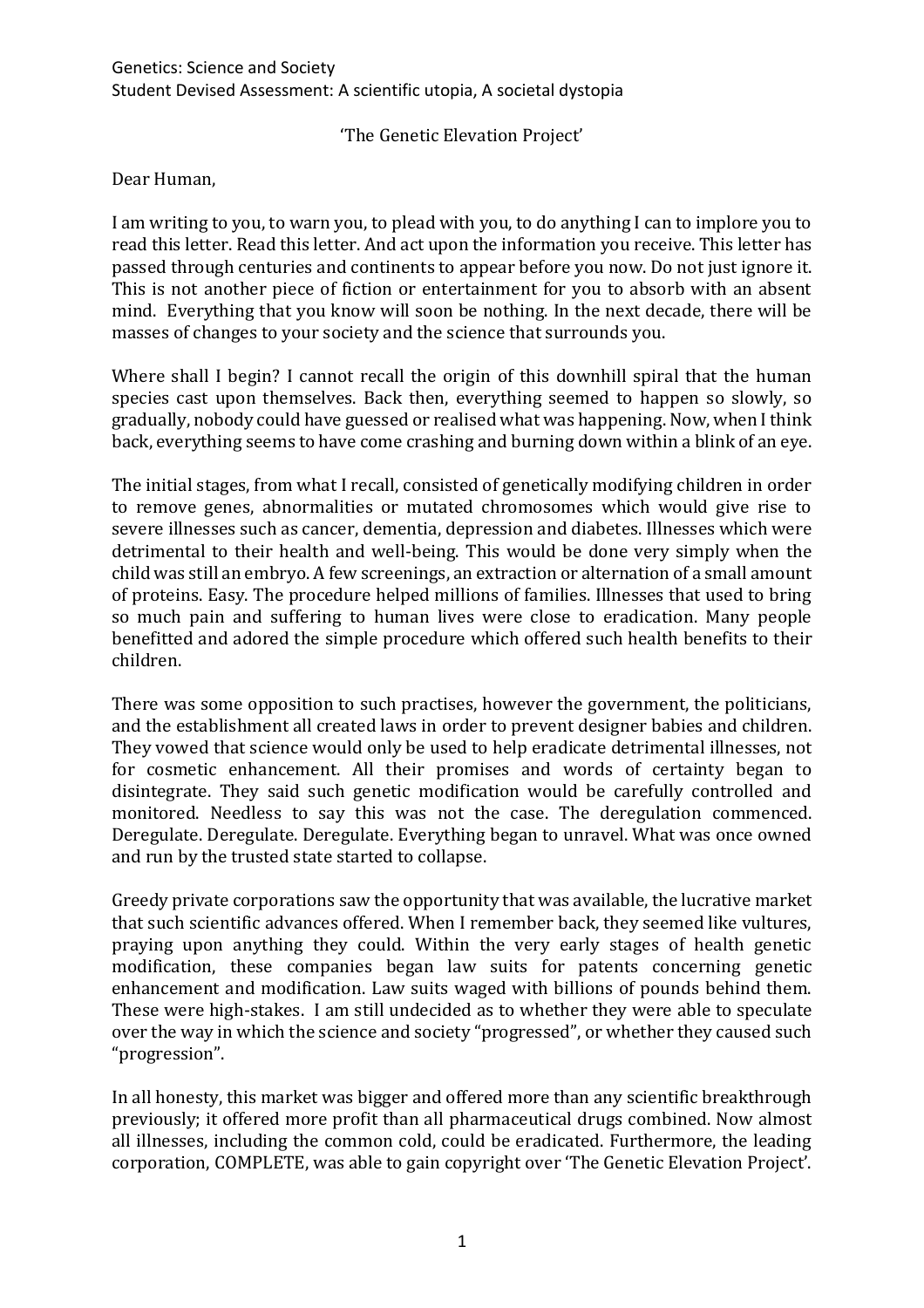## Genetics: Science and Society Student Devised Assessment: A scientific utopia, A societal dystopia

'The Genetic Elevation Project' allowed parents to have complete control over selecting the alleles determining their child's appearance, intelligence and personality traits. *We promise to provide you with the perfect and utopian child that you always wanted*, they advertised. *It is your moral duty to create a child with the best possible life. Surely if you loved your child, you would pay as much as you can to secure the best possible start for it? This is the only way our species can progress. Our society needed this! Society and human evolution had stagnated. Now we have 'The Genetic Elevation Project'!* These opinions and voices flooded through society. Such opinions started through mass advertising and media outlets controlled by the corporations who owned the project. The government began to propagate the opinion too. Soon it was forgotten that they had been completely opposed to such an idea. The government knows how quickly the public forget. They said it was a 'selection pressure', and only those who got this procedure would thrive in nature. What they meant was this was another commodification of human life under capitalism, another market pressure, and only those who got this procedure would thrive and progress in society.

Of course there was global outrage. Riots. Protests. Strikes. Most people did not agree with the idea of *genetic elevation*. They liked *genetic health modification*. But this, this was too far. This wasn't natural. The corporations and the government were too powerful. This would be catastrophic. Their concerns were right. But there was nothing that could be done at this point. Too many people had already joined and used 'The Genetic Enhancement Project' in order to help provide their children with the best possible headstart. Of course the procedure was very pricey. Very very pricey. At first, only the uppermiddle class and upper-class citizens were able to invest in their child's future in this way.

In their bubble, it became a pressure, or an expectation to join the Project. It was the parents' *moral obligation* to provide their child with all the equipment at their disposal to secure the best possible quality of life. What responsible parents wouldn't do everything in their power to ensure their child's ultimate and optimum happiness and potential? The Project began to be hailed as the saviour for the human species. Most undesirables were eradicated, average beings were now seen as invalids, perfection was the new average. Diversity was a notion of the past. A new threshold had been set. A threshold of perfection, but normalized perfection. The blood-line was perfect; humans began to create a 'perfect' (but forever minimizing) gene pool. The 'super-child', would become the 'super-human' or 'super-man', who would supposedly lead us into becoming the 'super species'.

The Project became more and more widespread, as the demand rose, the price also steadily increased. The procedure became exceptionally expensive due to not only the success it promised, but the return that was promised. It was not only an act of care and love for their child, but an investment in the future and success of their offspring. COMPLETE could charge extortionate prices as so many people in society followed their peers and chose *genetic elevation* for their children. It became a similar notion to a mortgage, people from all classes were encouraged (pressured) into taking out substantial loans to secure a safe future for their children.

Many loving parents began to work late hours and weekends in order to pay for what they were made to believe was the best life and start for their children. Nurture became something of the past, parents no longer had the time to connect with their children, and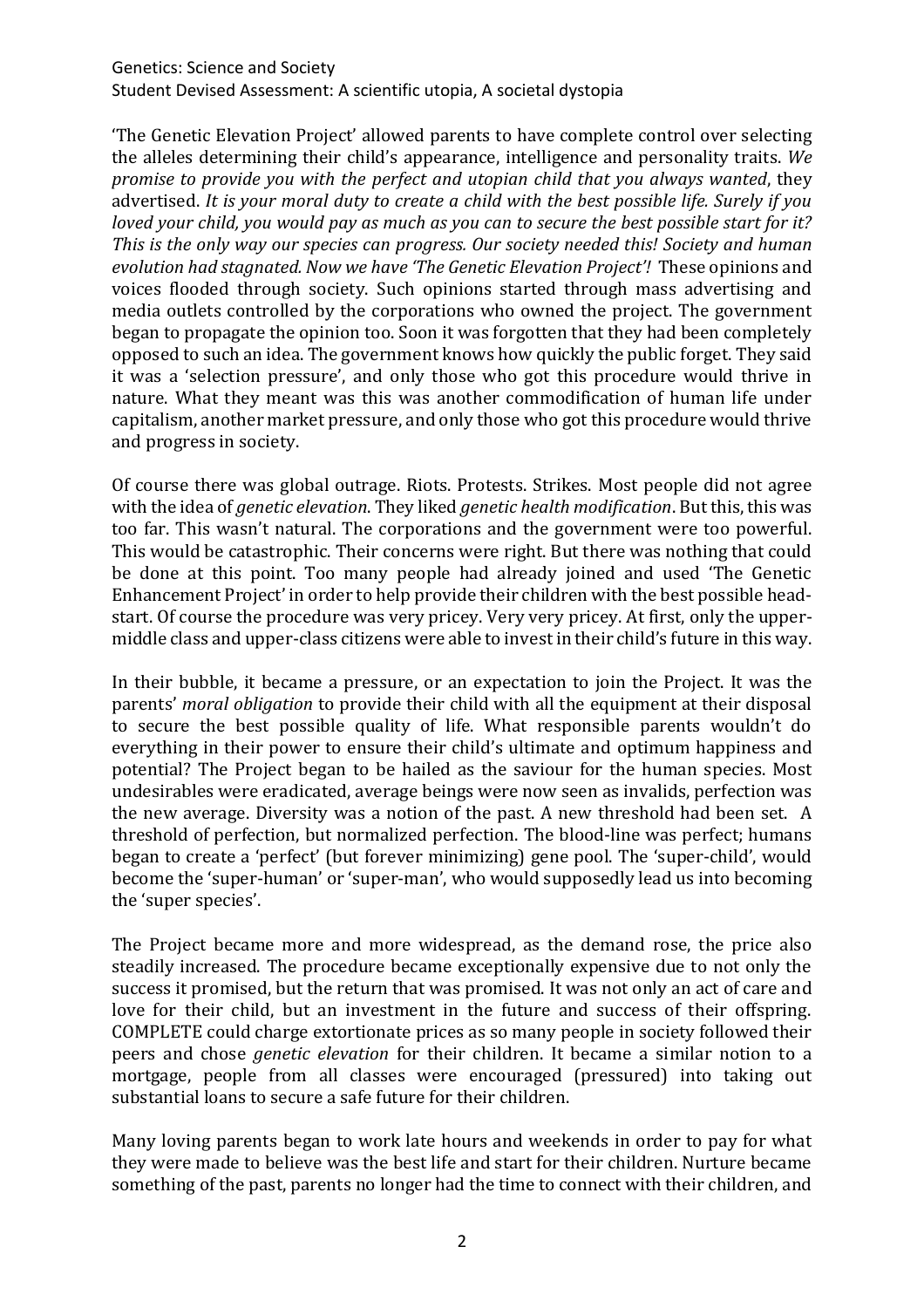## Genetics: Science and Society

Student Devised Assessment: A scientific utopia, A societal dystopia

believed that their 'super-children' were destined for greatness due to solely their genetics. The human soul was ignored. All traits and personalities were supposedly determined purely by genetics and science. As opposed to genes becoming humans, humans became genes.

Whilst this situation was problematic at the very least, it got progressively worse and worse. The corporations gained significant wealth from the Project, additionally they provided an efficient and dedicated work-force for all establishments and businesses. Capitalism and science still strove for more. More advances. More efficiency. More modernity. The Project decided that 'super-children' no longer needed coloured vision. Why would one need coloured vision when diversity had been eradicated? The spectrum of colours basically had become a variety of greys all blurring into a haze of not completely identical, but similar bodies. Wasted proteins, they said. *Proteins are valuable and shouldn't be wasted on unnecessary features*, they said.

COMPLETE also decided that 'super children' should be given telepathic skills with one another. All 'super children' were genetically programmed to share thoughts between each other telepathically. Such programming was the most efficient idea, this aspect of enhancement was in the terms and conditions of the procedure. It had been worded in an enigmatic manner, *communication skills will be enhanced and children will be able to connect with one another in the most effective and personal way*. It did not specify that the ability to listen and speak would then be completely removed from the 'super-children'. Once again, *wasted proteins*. Why would future generations need to speak or listen when they could instantaneously understand their fellow 'super species'.

Parents were at first outraged by this. They were unable to communicate with their children. The system, however, soon persuaded them that this was best. They delivered some speech about *the evolution of the human species and the way in which they would all interact in the future. No genes should be wasted, and if an aspect of life could be made more efficient and enhanced, then humans were obliged to do it! We wouldn't want the human species to die out, would we? We must thrive! Thrive together; a united community! Isn't that what all you caring, devoted parents signed up for? You wanted this for your children!* 

Whilst COMPLETE preached about the benefits of telepathy rather than speech, listening, expression and empathy, they failed to mention the main reason for their new enhancement. This brain modification provided them with the ability to fully control who the 'super children' were able to contact and connect with. They were only able to connect and mix with other 'super children'. This ensured that they were not at risk of mixing with the undesirables. Furthermore, who would be able to know or expose what information they were able to receive? Was the telepathy true, uninterrupted, unfiltered? Nobody other than COMPLETE fully understood or knew the full extent of the procedure. True communication had been halted. Nobody was fully aware of COMPLETE's agenda. Some were sceptical. Conspiracies began to sprout out in society. It was too late. COMPLETE had full control over the subjects they had been granted full permission over to modify and enhance.

I beg you, Human, please try to change the future. I write this to you as it is the only thing I can think of which may be able to prevent the formation of the society I currently inhabit.